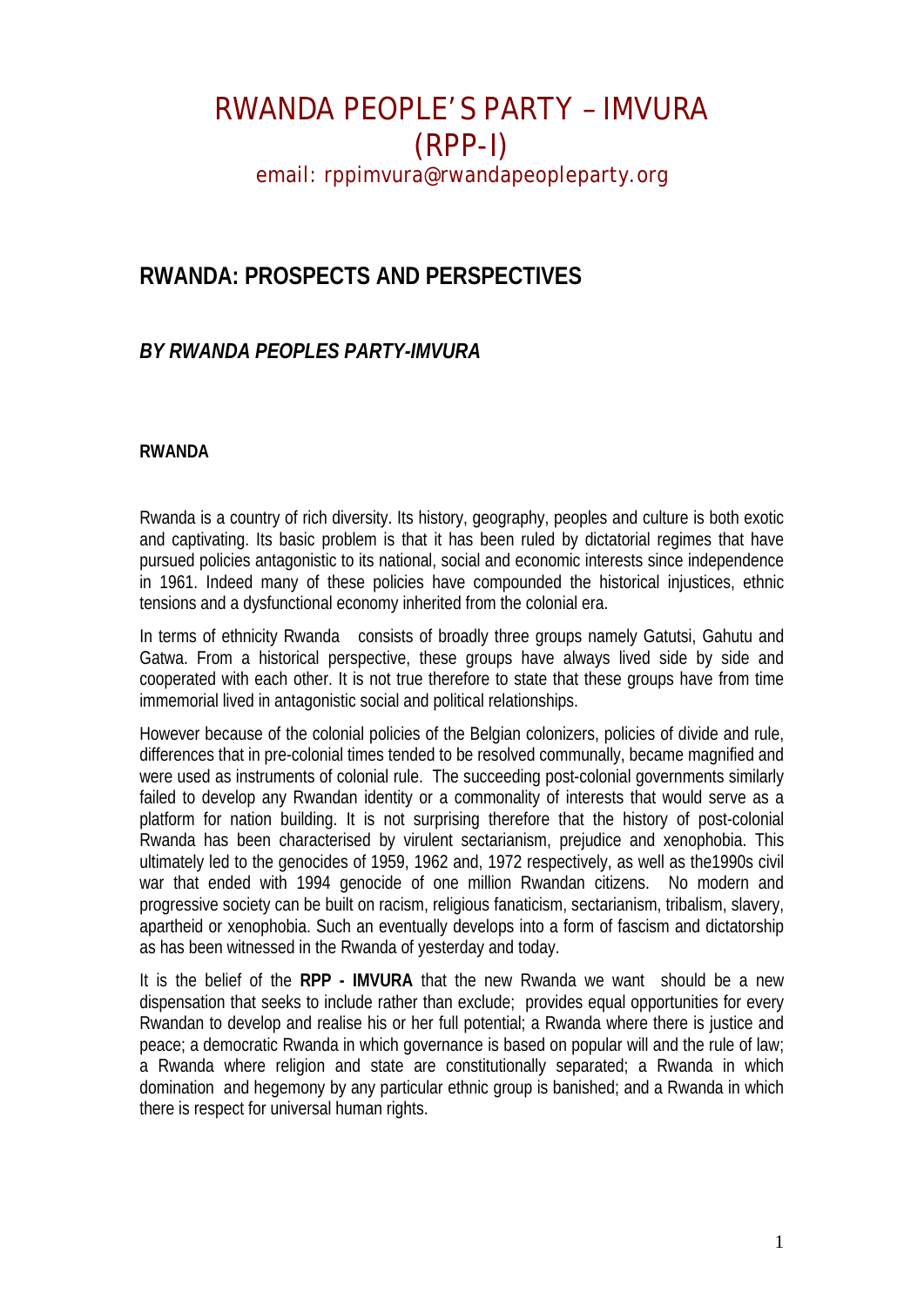# RWANDA PEOPLE'S PARTY – IMVURA (RPP-I)

email: rppimvura@rwandapeopleparty.org

To this end, the **RPP – IMVURA** wants to build a modern Rwanda which is at peace with itself, and co-exists peacefully with its neighbours and the rest of humanity. The **RPP - IMVURA** call on all patriotic Rwandans who care for this beautiful country, from all parts of the Rwanda and abroad, to join in the fulfilment of this vision and goals.

#### **NATIONAL CONSCIOUSNESS AND COMMON PURPOSE**

The **RPP - IMVURA** aims to develop National Consciousness and Common Purpose in Rwanda. We aim to put the individual Rwandan at the centre stage of decision-making and development. The vision, objectives and programmes of the **RPP - IMVURA** are premised on the desire to remove constraints from an individual's quest and pursuit of happiness and selffulfilment.

Rwanda, like other African and Third World countries, suffers from the dependency syndrome and distortions in its economy with ever worsening terms of trade. Third world countries which resolve their internal political problems regarding and including instituting good governance build a solid foundation on which to grapple with the contradictions of globalisation of their economies and their concomitant and increasing marginalisation in the world market. Some of these countries are trying to form regional trading blocks to enlarge their domestic and regional markets and improve their competitiveness and terms of trade with the rest of the world.

However, in Rwanda, whereas we are faced with the general Third World problems of dependency and backwardness, we have not resolved our internal political problems. We have not even resolved the issue of identity about whom or what we are and what we stand for! The people of Rwanda are therefore faced with the double task of scrapping away a monstrous edifice, which is, dismantling the sectarianism, racism, xenophobia and corruption, while at the same time addressing the problems of backwardness and development under a new international world order of globalisation and marginalisation.

This is why the first objective of the **RPP - IMVURA** is the complete destruction of the barbaric culture and the building of the Rwanda of tomorrow in its place, in order to resolve the basic internal political problem, without which addressing other problems is impossible, as our history of the last 51 years has shown. However, we cannot wait for another 7 years of Kagame's dictatorial and authoritarian chaotic rule to be over and then start building the new Rwanda. The building of the new Rwanda must be part of the struggle for social, political, economic and cultural independence. This involves putting in place the parameters of Rwanda as the political struggle proceeds and as the situation unfolds. The **RPP - IMVURA** has therefore evolved a political programme around which national consensus can be built in achieving a better Rwanda of tomorrow.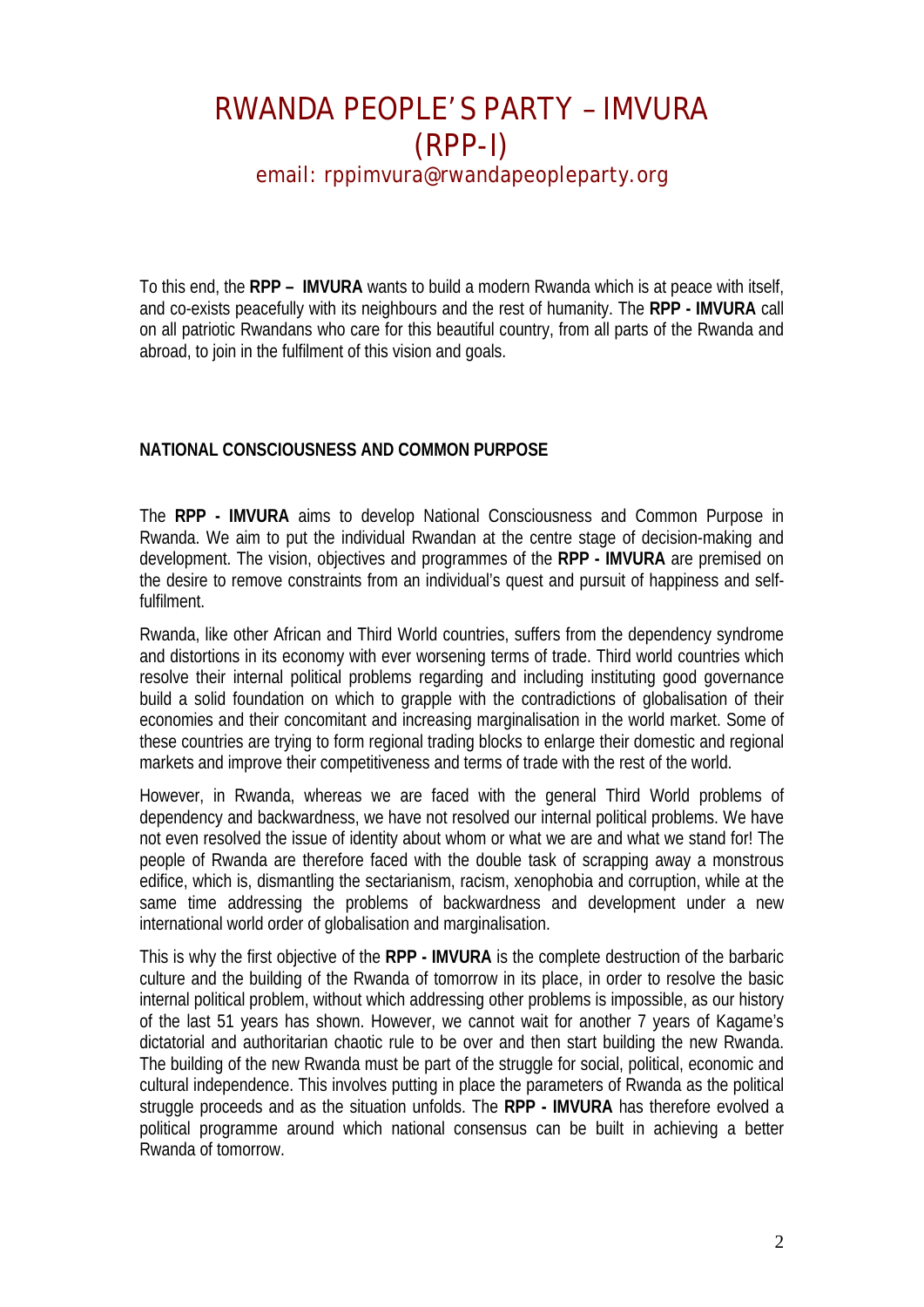#### **SEATED ON A TIME BOMB**

Rwanda is a small tropical country located in the Great Lakes region of Africa. It has a population of 10 million people, with a significant number of millions living in the neighbouring countries or in the Diaspora as refugees or settled citizens. These Rwandan are well-educated, relatively politically well-placed and influence the regional and international powers. Their influence in the Great Lakes region cannot therefore be dismissed. There are wide divisions within Rwandan society and security forces. But today, most enlightened Rwandans believe that the policy of divide and rule and of fomenting wars and regime changes in other countries based on foreign deceptions shall and will never serve the Rwandan purpose in the long-term.

The current RPF regime, is repeating the same mistake of the past regimes that committed the 1994 and other previous genocides. Today the gap between the poor and rich is widening on a daily basis. Rwanda is a police state where people live in extreme poverty and fear. The state is run like a family business; there is widespread discrimination against Tutsi returnees, sometimes based on their countries of past asylum. There are unprecedented campaigns to discriminate, blackmail, harassment and persecute Rwandan Tutsi refugees who lived outside the refugee camps in Uganda. The **IBUKA** (genocide survivors) have no room in Rwanda while the Hutu community in Rwanda have gone undercover because of genocide. Today, Rwanda has more than 2.5 million refugees, some dating back from 1959. There are hundreds of Rwandan Tutsis fleeing Kagame's despotic regime and seeking sanctuaries in the neighbouring countries and abroad. There are wide misconceptions and feelings within the RPF inner cycles and Rwandans at large that the future of our children will depend on the legacy that the RPF regime shall leave behind but not on the capability of the barrel of the gun. As a result there is a likelihood that Rwanda may slip again back to periods or decades of civil wars and military coups unless something is done to remedy the disastrous political direction which the Kagame's authoritarian and dictatorial regime is pursuing.

#### **RWANDAN VULNERABLE CHILDREN**

Rwanda has over 1.7 million orphans, children born through rape during and after the genocide, and street children displaced by the 1994 genocide. These children have no future, no hopes, no dreams and no aspirations. The RPF has totally failed to rehabilitate them or provide for their physical, spiritual and materials wellbeing. There is no awareness programme adopted or in place to educate the community about issues and difficulties faced by these vulnerable children, and how best to respond to their needs.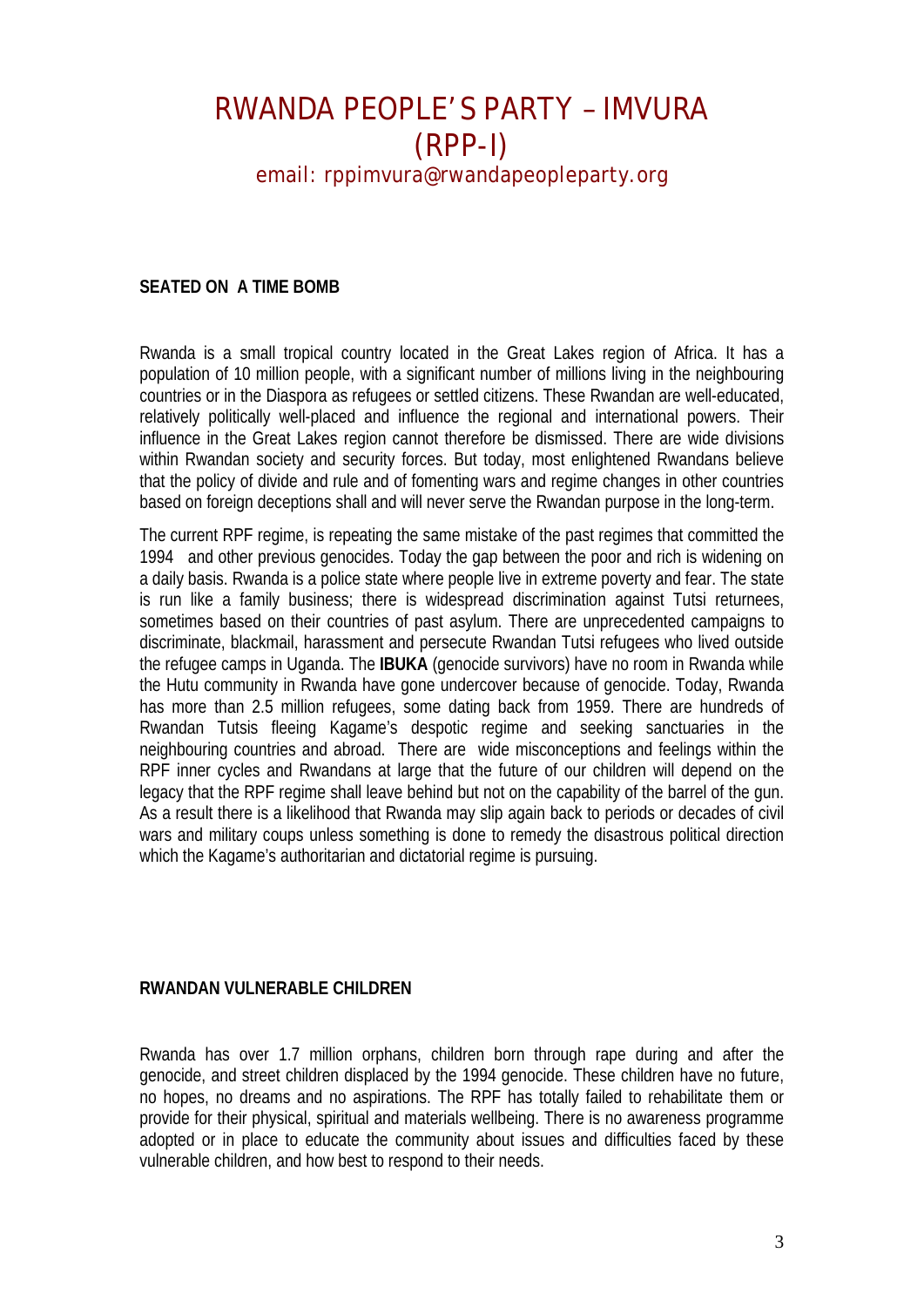Rwandan orphan children and other vulnerable people are segregated from the rest of Rwandan community. They eke out a difficult life in the Ghettos and Shantytowns of Kigali and Butare such as Gisozi, Kimicanga, Cyahafi, Nyabisundu, Byiryogo, Nyamirambo, Gacingiro, Muhima, Gikondo etc. Many are arrested and taken to prison and /or to the infamous **IWAWA ISLAND concentration camp** in the middle of Lake Kivu and others transported and dumped in rural areas away from Kigali where they cannot be seen by foreigners. Some take refugee under sewage pipes in Kigali during the day and resurface at night in search of food. Other groups of vulnerable children can be seen roaming in hide-outs in and around the Shanty and Ghettos towns during the night. These poor and disadvantaged children are the Rwandans of tomorrow, yet they have been left dying of hunger and starvation and they are destitute in their own country and are neglected by a regime that is supposed to protect them. A regime that can afford to splash out \$100 million to buy two executive jets while its children are living in abject poverty.

The tragedy of Rwanda under Kagame has also been the abject neglect of the survivors of the genocide and the widows, many victims of rape and a majority infected with HIV/AIDS. These women are the carers of the next generation of Rwandans, but Kagame and his regime has continued to set up bogus organisations that do not cater for needs of these people who have suffered so much. For e.g. according to the UN;

" The genocide and the surge in HIV/AIDS cases have left Rwanda with one of the world's highest proportions of child-headed households. In education, the main challenge is to accommodate the increasing number of primary school pupils while improving quality" **(Source the UN)**

#### **Supporting Survivors**

"They were not killed during the genocide, but they are now dying of AIDS, so in essence it was a suspended death sentence." (**source Ms N - HRW**)

The costs of failing to prevent genocide are immense, whether measured in the number of lives lost or the suffering of survivors. In Rwanda today, thousands of genocide survivors still face significant challenges in their efforts to rebuild their lives, including victims of sexual violence, orphans and widows. **(source Ms N - HRW)**

These are not my statements. These are the statements of the United Nations which is a body representing the world community. The United Nations has let down the Rwandan people before when they failed to stop the genocide but they should not fail Rwandan people again now. Mr Kagame is a failure and Rwanda needs a change in regime that will unite its communities and get rid of the animosities of the past. We believe the **RPP - IMVURA** has such a policy because we will be tolerant to all political views and will stop immediately sectarian politics, if we are elected by the Rwandan people. We pledge to address the suffering of the widows, sexually and violently abused women, orphans and others, like the disabled that have been ignored by the RPF regime for the last 16 years. The **RPP - IMVURA**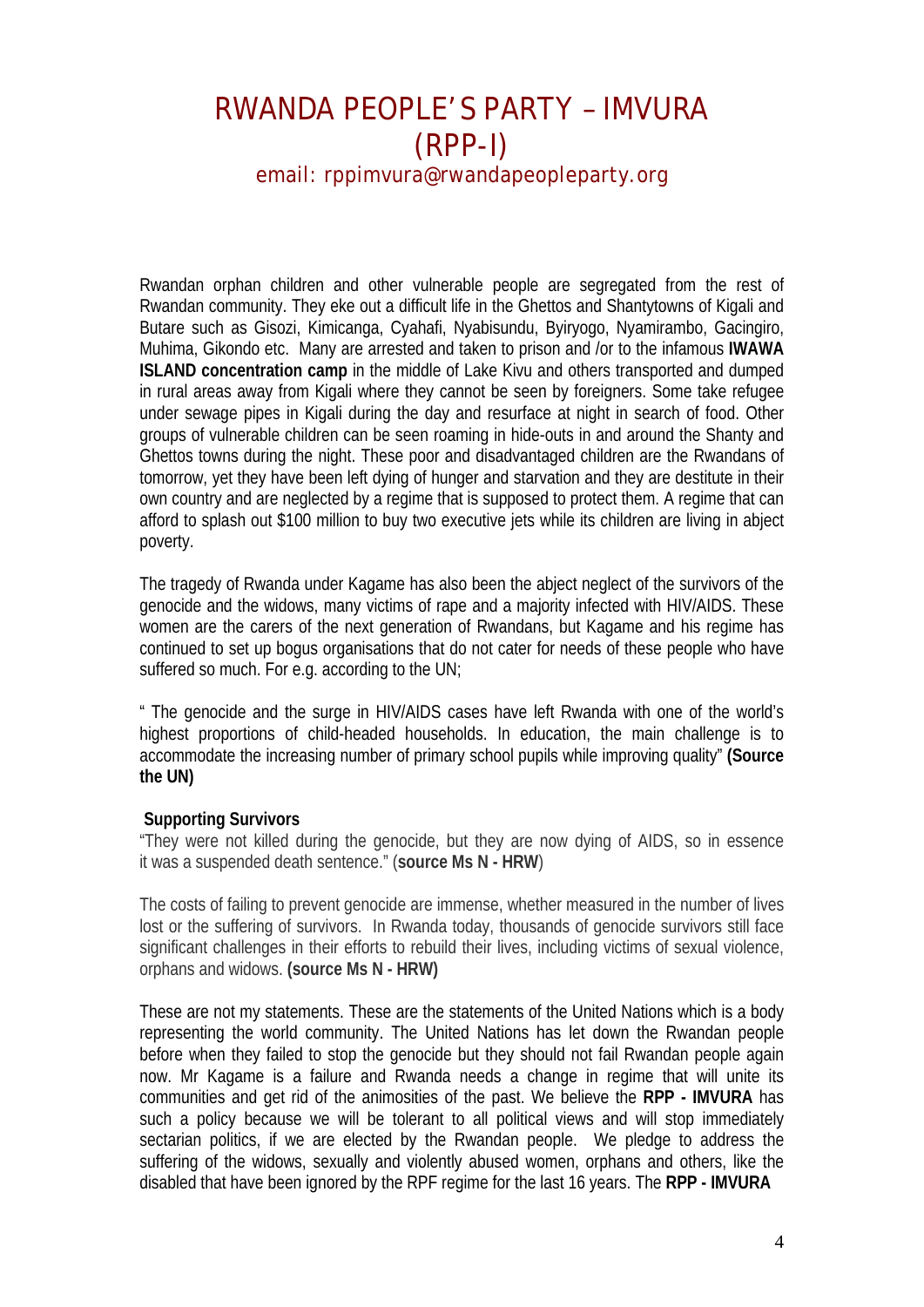has a viable programme of social and political change and offers a new future for Rwanda. It will stop the rottenness, corruption and neglect of the Kagame regime and ensure a democratic Rwanda where government is transparent and accountable and no citizen is discriminated against and traumatised, a new Rwanda where we can all live in peace and solidarity as citizens of the same country.

An aspiration that Mr Kagame has totally failed to achieve in the last 16 years. What else is he going to achieve in the next 7 years if he is elected in bogus elections where he intends to be the only candidate? Can Mr Kagame achieve in 7 years what he failed to achieve in 16 years? Even this is against the background of goodwill from the Rwandan people? That is why the **RPP - IMVURA** asks Mr Kagame to step down immediately as President of Republic of Rwanda because he has no new ideas for moving Rwanda forward. He has become a millstone around the neck of the Rwandan people. He should go.

The **RPP - IMVURA** recognises his contribution to Rwanda but he must recognise he has exhausted his potential as a national leader and has nothing to offer to the Country and to our emerging generation of children and grandchildren. He is irrelevant to Rwandan politics now and in the future and he should kindly retire and allow fresh ideas and initiatives to develop and to blossom. That would be the greatest legacy that he would leave to the Rwandan people and for which the Rwandan people will eternally remember him. It gives the **RPP – IMVURA** no pleasure at all to put Mr Kagame in the same basket as Mr Kayibanda and Mr. Habyalimana and all of the other dictators in Africa who have ruined Africa and left a legacy of shame and permanently engulfed our people in darkness and hopelessness. This is not too much to ask, even at this late stage.

The **RPP – IMVURA** asks him to save the nation. He should know he can no longer solve the monumental problems the country faces, with mounting poverty, unemployment and HIV/AIDS. He is also faced with an internal rebellion within his own army and party which threatens to throw the country back to violent civil war. Above all we need to return the 2.5 million of Rwanda refugees and stateless Rwandans dating back since 1959 currently scattered in Africa and in Diaspora in Europe and America and to stop a new dispersal of refugees leaving the country today on a daily basis.

But Mr Kagame has no policy whatsoever about the fate of the Rwanda citizens who are outside their country and probably does not care and has no intention of integrating them in Rwanda or allowing them to return to their country. He recently stated that we Rwandan refugees are a human waste. He is out of date with the current situation in Rwanda and it is not surprising because he apparently spends most of his time in travelling abroad rather than facing the reality of Rwanda of today. This is outlined in our party programme.

The **RPP - IMVURA** offers Rwanda a new beginning of community cohesion and common purpose so that we can all live as one people and support each other and also live at peace with our neighbours. It is only the **RPP - IMVURA** that has the strong convictions and capability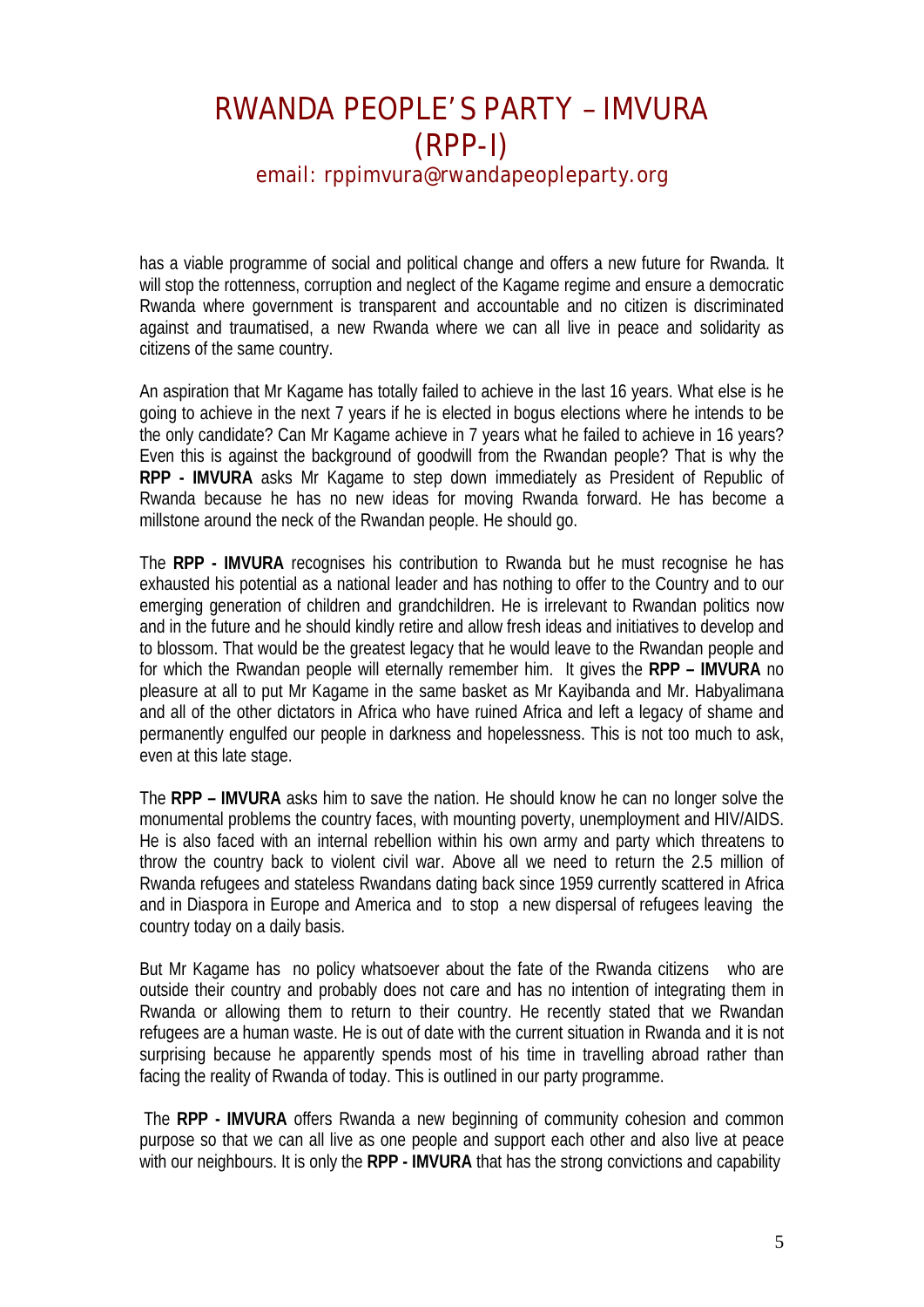to address the refugee problems and also has concrete policies in this regard indicated in its party programme. Mr Kagame has no programme at all that appeal to the stateless and exiled Rwandan and in fact is a hindrance to the return of refugees and an overall settlement in Rwanda that can allow us all to live in Rwanda as citizens and at peace with each other.

Rwanda does not deserve what it has gone through in its history. We need peace and prosperity. We need a society where our people, our women and especially our children are free and safe. That is the simple demand of our party **RPP -** I**MVURA**. A very simple demand. We are just asking for our basic human rights, which are rights that we should have under international law and a right for all people in the world. The **RPP – IMVURA** has a viable programme to provide a livelihood for orphans and other vulnerable children that will protect them against gender-based violence and formulation and implementation of gender-sensitive social and economic policy in favour of the poor and disadvantaged groups will be one of the party's cornerstones. The **RPP-IMVURA** will dismantle the infamous **IWAWA ISLAND Children Concentration Camp** and **Criminalise** keeping babies and children in Rwandan prisons or detention centres from the day one of taking office if elected.

#### **FOCUS ON EDUCATION**

Education must remain a focal point of Rwanda's need, especially considering the large orphan crisis. The current and past regimes have ignored the education system as the only viable tool for national development and reconciliation. In upholding the people's and the country's interests, in consolidating, enhancing and building the democratic regime, in the struggle for a new society free from exploitation of man by man, the **RPP - IMVURA** plays a necessary, indispensable and irreplaceable role in Rwandan society. The **RPP - IMVURA** aims at stepping in to provide these much needed provisions and services to all Rwandan population, and in so doing prepare the next generation of Rwanda to ensure peace can become an engrained reality. The **RPP-IMVURA** will enforce compulsory complimentary education for out-of-school children and develop retention rates in primary, secondary and tertiary level education.

#### **THE SOCIETY**

The family is the first social institution in which the individual starts life and derives his moral values. Hence, a programme that seeks to protect the family and strengthen the bonds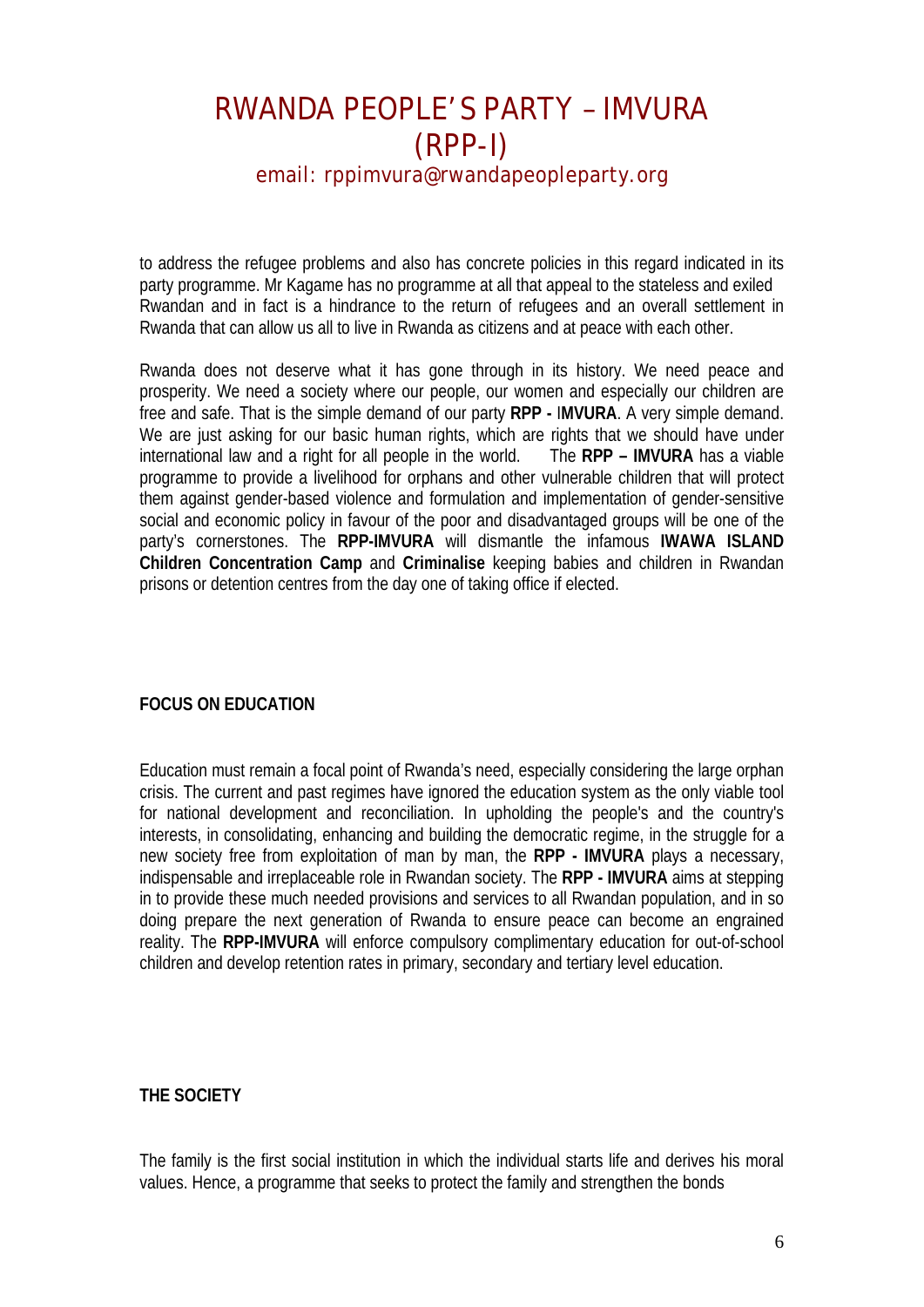between its members and focus the efforts to support it so that it fulfil its role as the flowing source that supplies society with good individuals that are able to build good society and a developed life.

The strength of a society and its effectiveness in affecting change towards reform and realisation of desired revival depends on the soundness of the individual and the development of his talents as well as the cohesion of the family and the effectiveness of its role. The existence of a social system, in which all its constituent parts work in a complementary and harmonious manner, within the principles and value system that motivate towards work and protects the balance of the individual and community, achieving the highest level of integration and harmony among members of society. This in turn makes society a solid structure that supports one another and one people that has a shared feeling uniting its constituents in happiness and sorrow. The existence of a society based on institutions and excellence and good values is the best guarantor of firm adherence to the democratic values and widening popular participation and the best way to safeguard the process of development from being turned into an elitist monopoly at the expense of the wider sectors of the population.

The **RPP - IMVURA** works to mobilise society with the values of good and excellence, build its social structures and organisations, release all its energies and remove all obstacles from its way, whether psychological or material, so that it becomes a society that is supportive, shouldering its responsibilities, alert to its interest, ahead of the authorities in its initiatives, able to organise itself and defend its achievements and produce organisational structures and mechanisms that facilitate self-induced movement. A society in which the initiative of the individuals' and their contributions in all their societal activities form the most important social actions. In addition, the **RPP – IMVURA** will put into place special initiatives to address the needs of those who have experienced physical injuries through civil wars, injuries that may have resulted in mental or physical disabilities. It will establish trauma and psychological programmes that will promote effective safety nets for the protection of the most vulnerable groups such as **TWAS**. The **RPP – IMVURA** will provide ample support for ageing genocide survivors and victims of civil wars.

#### **NATIONAL RECONCILIATION**

Rwanda is a country that has gone through great trauma, not just in the recent genocide but for the last 51 years of communal conflict. Its hidden killer today is HIV/AIDS, mainly caused by rape and sexual violent abuses during the last genocide, poverty and social deprivation. As a party, we do not believe President Kagame and his RPF party are capable of resolving the greatest problems of Rwanda and we do not believe he has any viable policy of national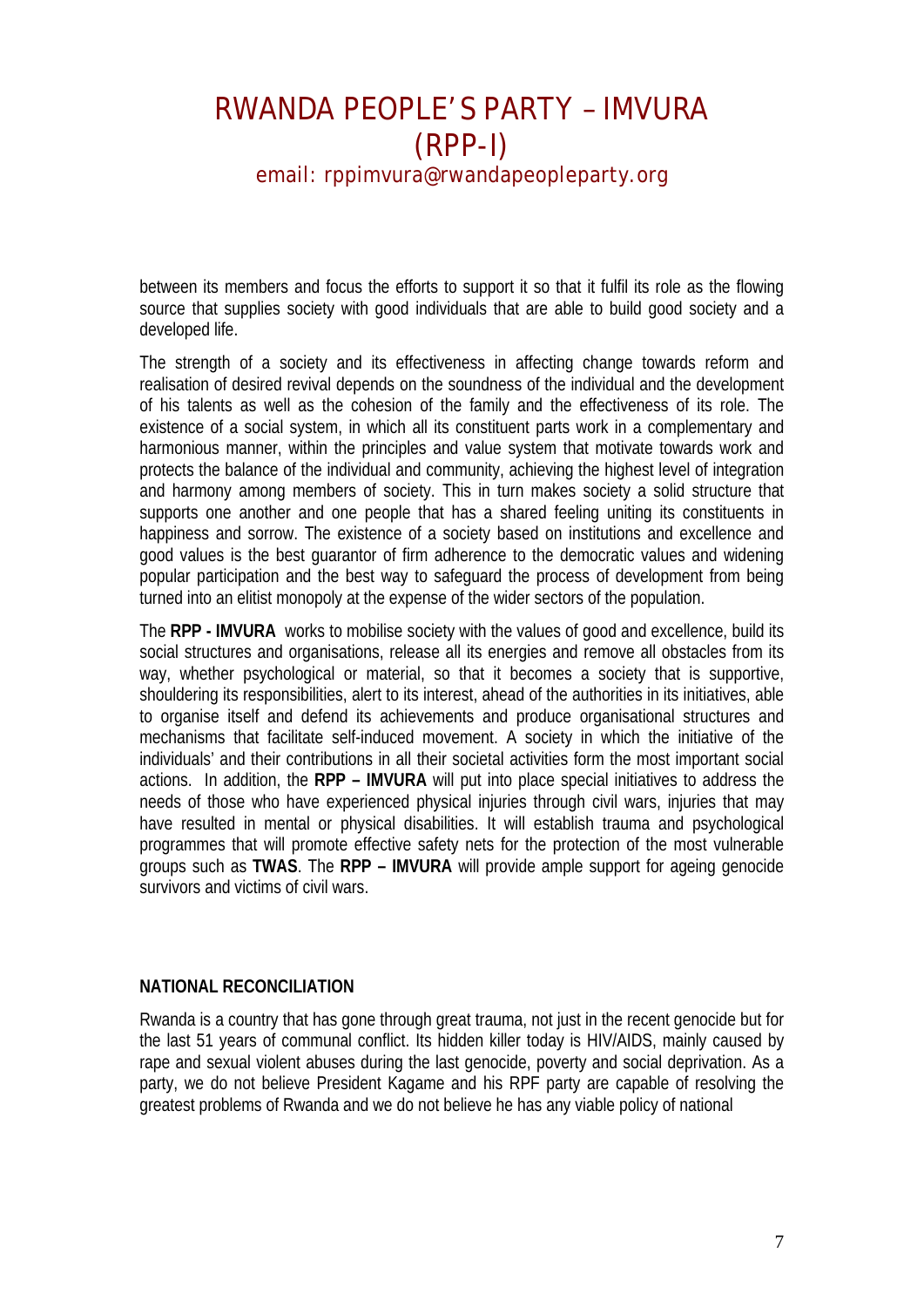reconciliation that would unite the Rwandan people. They have totally failed to address the current issues of national reconciliation of the Rwandan people and in fact are a hindrance to it.

**RPP - IMVURA** has a viable and verifiable policy of national reconciliation and the national unity of Rwanda as a nation

The reconciliation of Rwanda is a blessing which should be bestowed on our people. We are made obliged to protect such a historical achievement by entrenching the roots of unity and stopping in the way of any ones intent to spoil this achievement. National reconciliation is to be achieved through mature dialogue and popular interaction.

The **RPP - IMVURA** appreciates the enormity of the challenges inherited from the colonial past as well as the periods and decades of divisions, wars and genocides all of which reinforce the backwardness which cannot be simply overcome in a short period of time with limited efforts based on minor corrective measures in the political institutions or changes of positions within the ruling establishment. What is needed, however, is the interaction and participation of the whole population and all the popular forces, social and political, that are sincere and true to this country, through a programme that achieves a comprehensive revival based on firm principles which facilitate consensus and allow for the building of the individual, as the core of society, and activates and mobilises society by utilising all its powers to build **RWANDA**. A state based on justice, law and order. Such a programme requires strong will from people who must possess ability and integrity.

For this, the **RPP - IMVURA** puts forward a programme of action for reform and development representing a vision based on cultural belief and good governing guidance. This is because we realise that success of national reconciliation will not be the result of any programme that is not based on people's belief and noble values, or not taking account of their suffering and embodying their hopes and aspirations, while at the same time it should be centred on the realities and events of their experiences. As well as appreciating the networks of capacity factor, external and internal factors that influence the running of its affairs. A programme that appreciates the need for a gradual approach and recognition for the time factor in the plan for reform and changes that is desired in the Rwanda of today and tomorrow as parameters aimed at healing old wounds and unite to build Rwanda of the future.

#### **JUSTICE FOR GENOCIDAIRES**

Justice cannot be established without guarantees of freedom, equality and expression. Through justice, balance can be achieved between the rights of individuals and groups, and through it we can guarantee that the state and its institutions do not turn against the interests of

the citizens. Establishing justice is a practical endeavour which necessitates that society owns the tools and means to realise justice and defeat aggression. This is so that individuals are brought up on values and principles which encourage them to sacrifice in the cause of justice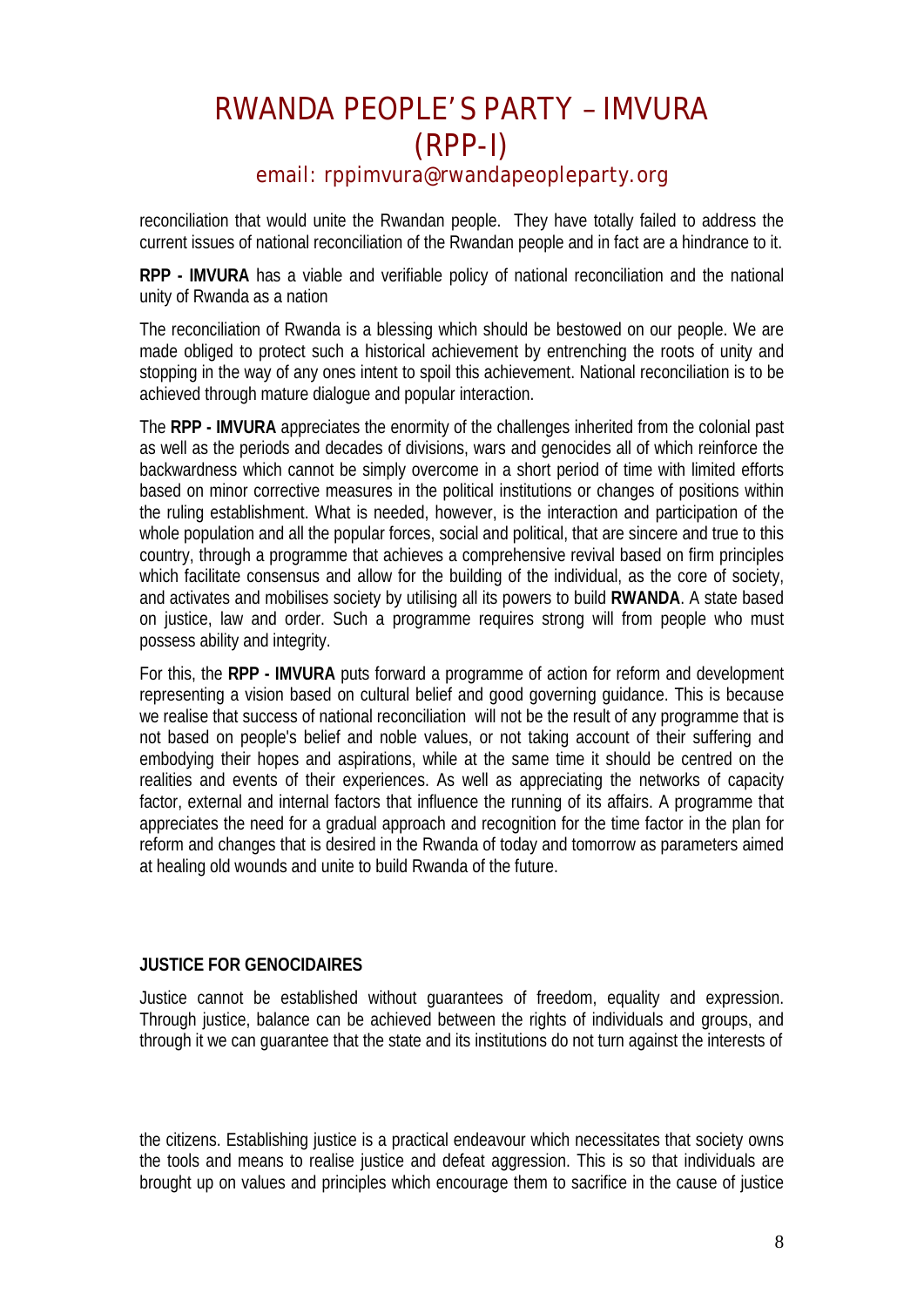and establishing equality between people. Governance is based on justice and must be represented by the governing authority in itself and by implementing it in its domain.

The **RPP - IMVURA** acknowledges local Gacaca courts remain overwhelmed with solving cases concerning the genocide; and according to local courts procedures. Rwanda is a country recovering from genocide. There are thousands of people who have been arrested as suspects, many of whom have never been tried in a court of law. The Rwanda judicial system is incapable of dealing with the scale of the violence that took place, therefore we partly supports the local system of justice as represented by the Gacaca courts. But this must be an interim measure and the country must return to a proper functioning judicial system where there is a respect of the rule of law.

We also mention this vexed issue of the UN International Criminal Court in Arusha, Tanzania, that has frankly not achieved much in 16 years. It has been a failure we must say and its record is very disappointing. It has spent millions of dollars prosecuting just a few war criminals but the lawyers and bureaucrats involved have made millions of dollars in fees. The victims of the genocide do not feel they have received any justice from the UN Arusha Court .The Arusha court should have sent convicted war criminals back home to Rwanda to serve their sentences in the ordinary conditions of Rwanda. Our party will negotiate with the UN and our partners in the international community to relocate this international court to Rwanda so that the process of justice can be transparent as well seen by the victims. This would act as a deterrent against future crimes against humanity and also rehabilitate those who committed these crimes. As a party, we would give a guarantee that these criminals would never be tortured but would have their rights guaranteed. We insist that, to reform our nation, the people of Rwanda need to see these criminals in Rwandan jails and the Rwandan people can decide in due course that they are rehabilitated and can be forgiven and allowed back into society. To practice a policy of impunity will never solve the current and impending problems of genocide in Rwanda or else where in the world. It will make **THEM WORSE**

Justice is the immanent will of all peoples and the Rwandan people need it right now. Impunity for crimes committed during the genocide in 1994 or any in the future would only mean validating genocide as a weapon of governance. Justice is the only guarantor against bad governance and should remain a major component of all governments internationally. A Rwanda that is secure and governed democratically is the Rwanda that will set a sure and sound foundation for our people today and thousands and thousands of the generations of our children to come in the future. A severe lack of justice would only lead to mass revenge killings and perhaps, in a worst case scenario, genocide similar to the one in 1994. Thenceforth, we believe the Gacaca system of justice in Rwanda is the only option currently available in place and it should continue to remain as an integral part of protecting Rwandans. But in the long term, the **RPP - IMVURA** will institute a viable judicial system that is effective, accountable and independent and which will replace the Gacaca courts and establish a judicial and justice system which will deliver justice to all Rwandans.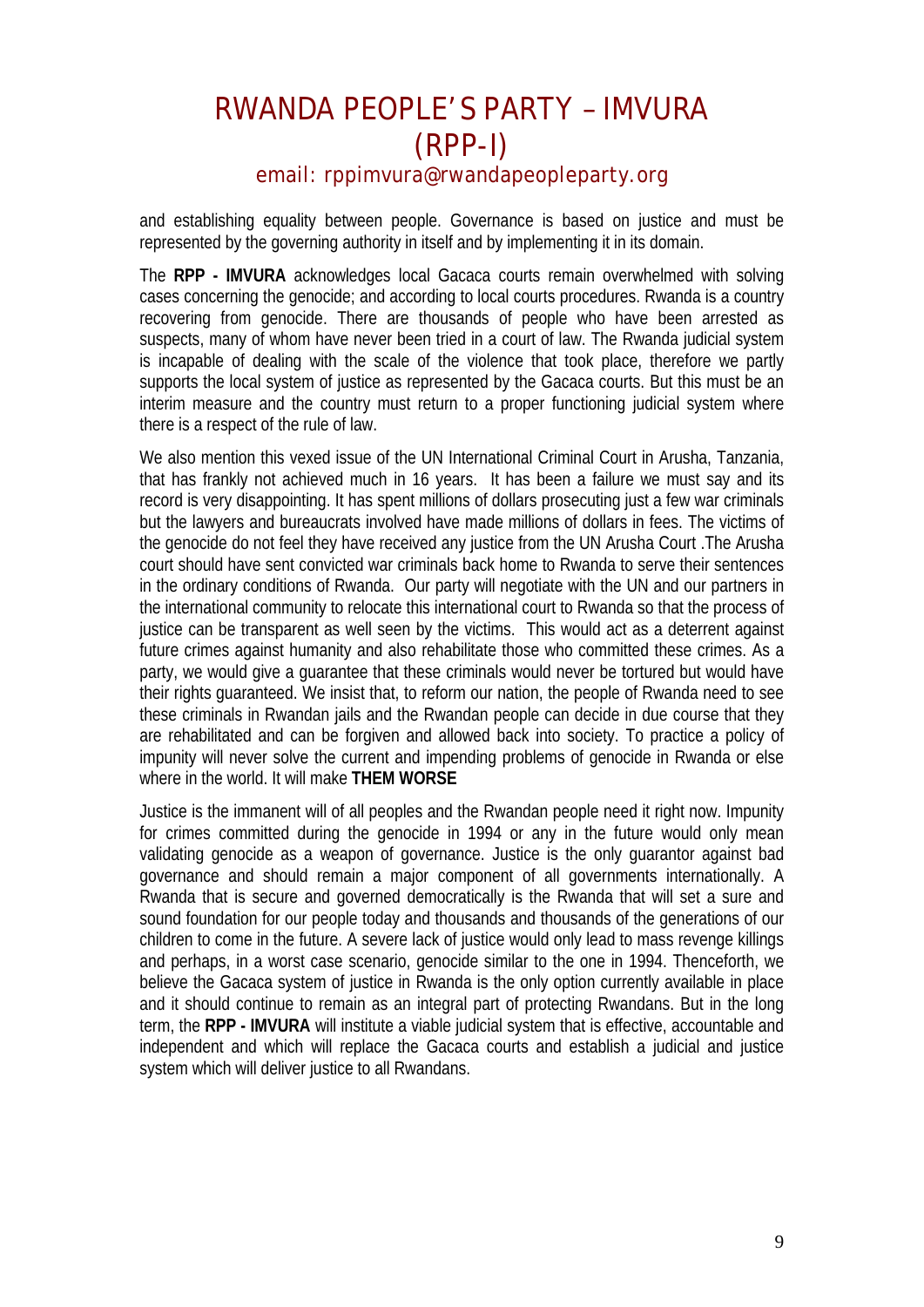#### **NATIONAL ECONOMY**

A democracy corresponding to the people's aspirations and to the nation's needs requires not only formal recognition but also effective guarantee of the full exercise of freedoms and respect for citizens' political and social rights. Such a democracy requires an organisation of the political power system which will prevent or discourage any illegal or arbitrary actions on the part of its institutions and ensure the people's participation in national policy decision-making. The course and the main levers controlling the national economy must not be held by monopoly capital or transnational corporations and subjected to their interests, but must serve the country's interests. Within the world context of an internationalisation of the productive processes, of an international division of labour and of processes of economic cooperation and integration, Rwanda must make full use of, and develop its own natural and human resources and acquire a modern industry. Agriculture must be developed and promoted, something which is incompatible with the agriculture and the neglect for small and medium farmers. The service sector must be modernised and made more efficient. The Rwandese people's material and cultural living conditions must be improved. All economic, social, political and cultural life must be democratised. A policy of national independence, which is separable from a democratic policy, must be proclaimed and implemented.

What the Rwanda economy suffers from, such as short comings in its structure and noticeable failure in its ability to play its role, is a result of the absence of correct economic direction and lack of realistic economic policies. This is also due to the use of the state and society as a laboratory for testing economic opinions and theories as well as delegating the management of the economy - vital as it is - to an incapable and unqualified and corrupt administration.

The current regime has continued to ignore administrative corruption, plundering and looting of public funds, and sidelining or limiting the role of the public and private sector in the process of development - as result of absence of legal safeguards that motivate participation, as well as the absence of a strong and just judiciary has strengthened colonies of corruption and economic mismanagement. This has lead to structural economic imbalance, the most prominent of which is the imbalance between production and consumption, between investment and savings, between imports and exports, as well as the country's being subjected to a catastrophic economic crisis. Such crisis threatens social peace and political stability, and has pushed the country to the entrapment of foreign debts, economic and political catastrophe. The **RPP – IMVURA** economic policy will support initiatives to build sustainable microeconomy, small and medium enterprises and other income-generated activities through capacity building and micro-credit. It will provide access to markets and prioritise selfsufficiency and poverty alleviation. We will develop Planning and Economic policy, which will contribute to the attainment of Rwanda's vision of a 'transforming Rwandan society from a peasant to a modern and prosperous society. We will focus on improving social, economic and trade infrastructure, developing efficient, innovative and internationally competitive industries, developing and optimally exploiting the natural resource base and ensuring environmental and economic sustainability.